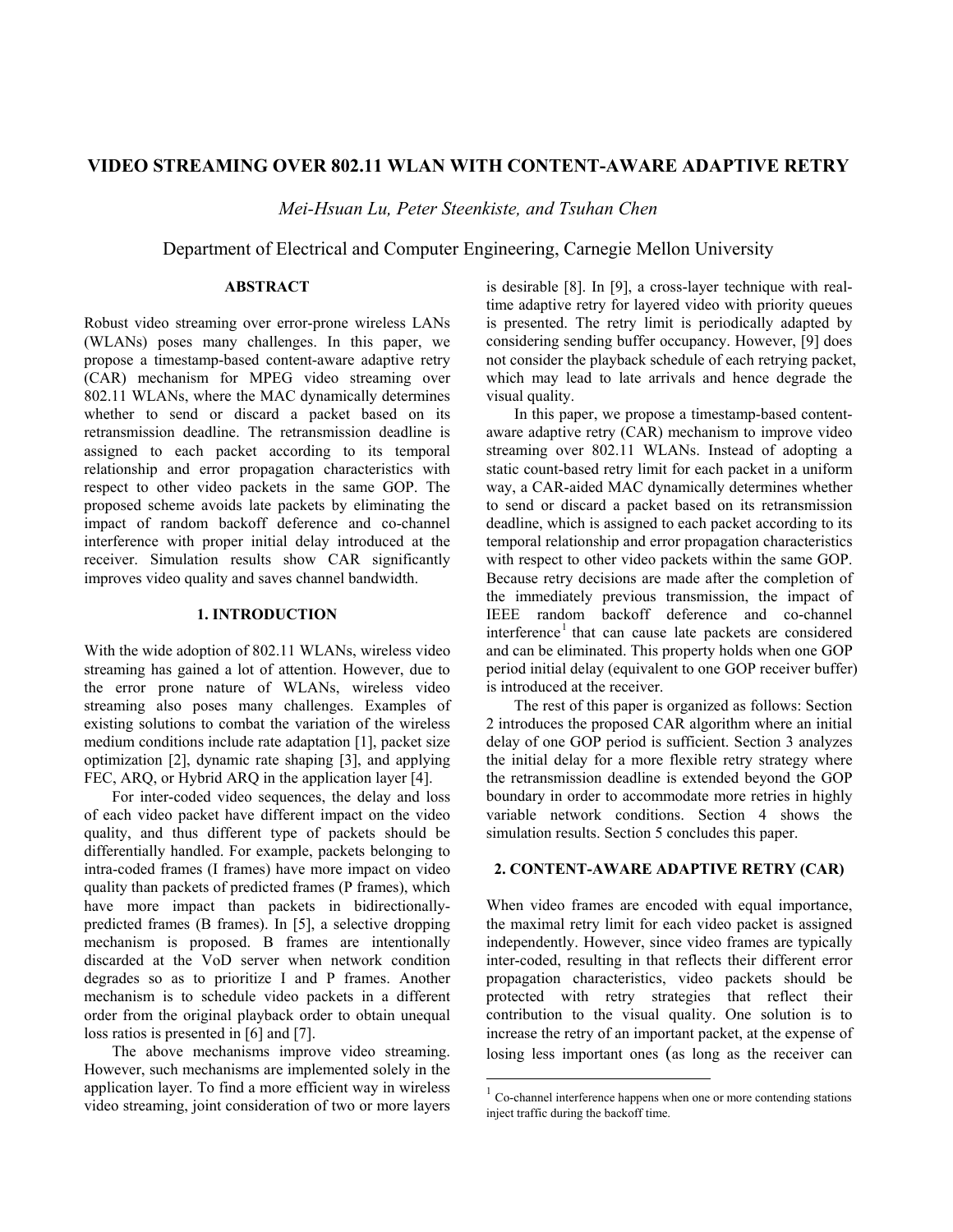

Figure 1: Content-aware adaptive retry (CAR) architecture Figure 2: Example of the CAR process

accommodate this extra retry latency). Consider a video sequence with GOP size  $\alpha$  and inter frame interval  $\lambda$ . For simplicity, we assume  $\alpha$  and  $\lambda$  are fixed and known  $\alpha$ *priori*. As shown in Figure 1, the video sequence is expressed by

$$
S = \{F_{1,1} F_{1,2} F_{1,3} \dots F_{1,\alpha} F_{2,1} \dots F_{i,j} \dots \}
$$

where  $F_{i,j}$  denotes the *j*-th frame within the *i*-th GOP. Frame  $F_{i,j}$  is composed of video packets with  $P_{i,j}^{(k)}$ denoting the *k*-th video packet in  $F_{i,j}$ . For each  $P_{i,j}^{(k)}$ , We define the following *retransmission extension period* in seconds

$$
R(P_{i,j}^{(k)}) = \lambda(M(F_{i,j}) + 1)
$$
 (1)

 $M(F_{i,j})$  is the number of frames inter-coded with respect to  $F_{i,j}$ . For simplicity, all video packets corresponding to the same frame are assign an equal  $R(\cdot)$ , which is shown as the dashed lines in Figure 1. For example, for the first Pframe, we assign  $6\lambda$  as its retransmission extension period because 5 frames are inter-coded with respect to it and one frame accounts for itself. For the first B frame, we assign  $\lambda$  as its retransmission extension period because no frames are inter-coded with respect to it. By associating a reference frame (and all its composing video packets) with a larger  $R(\cdot)$ , we provide an unequal protection to frames with different error propagation capabilities.

Given the *retransmission extension period* defined in (1), the *retransmission deadline*, i.e. the time instant when retry stops and the packet is discarded, can be calculated and retry decisions can be made accordingly. Suppose video is played strictly following the original temporal relationship at the receiver (no stretching or shrinking of the total display time). We formulate the *retransmission deadline*  $D(P_{i,j}^{(k)})$  for video packet  $P_{i,j}^{(k)}$  as:

$$
D(P_{i,j}^{(k)}) = ((i-1)\alpha + (j-1))\lambda + R(P_{i,k}^{(k)})
$$
 (2)

The adaptive retry technique works as follows: Whenever there is a packet  $P_{i,j}^{(k)}$  to be sent, the MAC compares the current time with  $D(P_{i,j}^{(k)})$ . If the current time is less than  $D(P_{i,j}^{(k)})$ , an initial transmission or a retransmission is issued. Otherwise this packet is dropped, a new packet is de-queued, and the process is repeated. Figure 2 illustrates an example of this operation. A packet is retransmitted over and over until a retransmission succeeds or it reaches its retransmission deadline. In



addition, with a larger deadline assigned, a packet can achieve more retries (Fig. 2a), or it may achieve fewer retries (Fig. 2b) if it has been assigned a shorter deadline.

Equation (2) is derived assuming that an initial delay of one GOP period  $(\alpha \lambda)$ , equivalent to one GOP size receiver buffer, is sufficient. We assume an external signaling protocol (for example, RTCP) to negotiate this information between the sender and the receiver. In the next section, we generalize this assumption to achieve a more flexible solution.

## **3. ANALYSIS OF RECEIVER INITIAL DELAY**

In a highly variable channel condition, it can be more effective to extend the retransmission deadline to accommodate more retries in bad conditions. We call this strategy a "deadline-extended retransmission". Based on this idea, (2) is rewritten to:

$$
D'(P_{i,j}^{(k)}) = \Delta + ((i-1)\alpha + (j-1))\lambda + R(P_{i,k}^{(k)})
$$
 (2)'

 $\Delta$  is a user-defined parameter, used to deal with transient channel errors that cannot be handled by the original retransmission deadline.  $D'(P_{i,j}^{(k)})$  increases the initial delay requirement from  $(\alpha \lambda)$  to  $(\Delta + \alpha \lambda)$ , but does not change the retransmission behavior in the steady state. Therefore, there is no accumulation of delay.

Intuitively, the larger  $\Delta$  is selected, the more retries the sender can issue, but the more buffer space the receiver requires. Therefore, one question of interest is how large  $\Delta$  it requires to accomplish one "deadlineextended retransmission". To solve this problem, we need to consider the random backoff deference and co-channel interference taking place in a retransmission. In this section, we first introduce the random backoff process defined in 802.11. We then develop a statistical analysis to approximate ∆ required to support a specific number of "deadline-extended retransmissions".

### **3.1. 802.11 random backoff process**

The IEEE Distribution Coordination Function (DCF) mode [10] is a contention-based medium access scheme. Before transmission, a station first senses the wireless channel to detect if the channel is busy. If the channel is idle, it transmits immediately; otherwise it backs off for a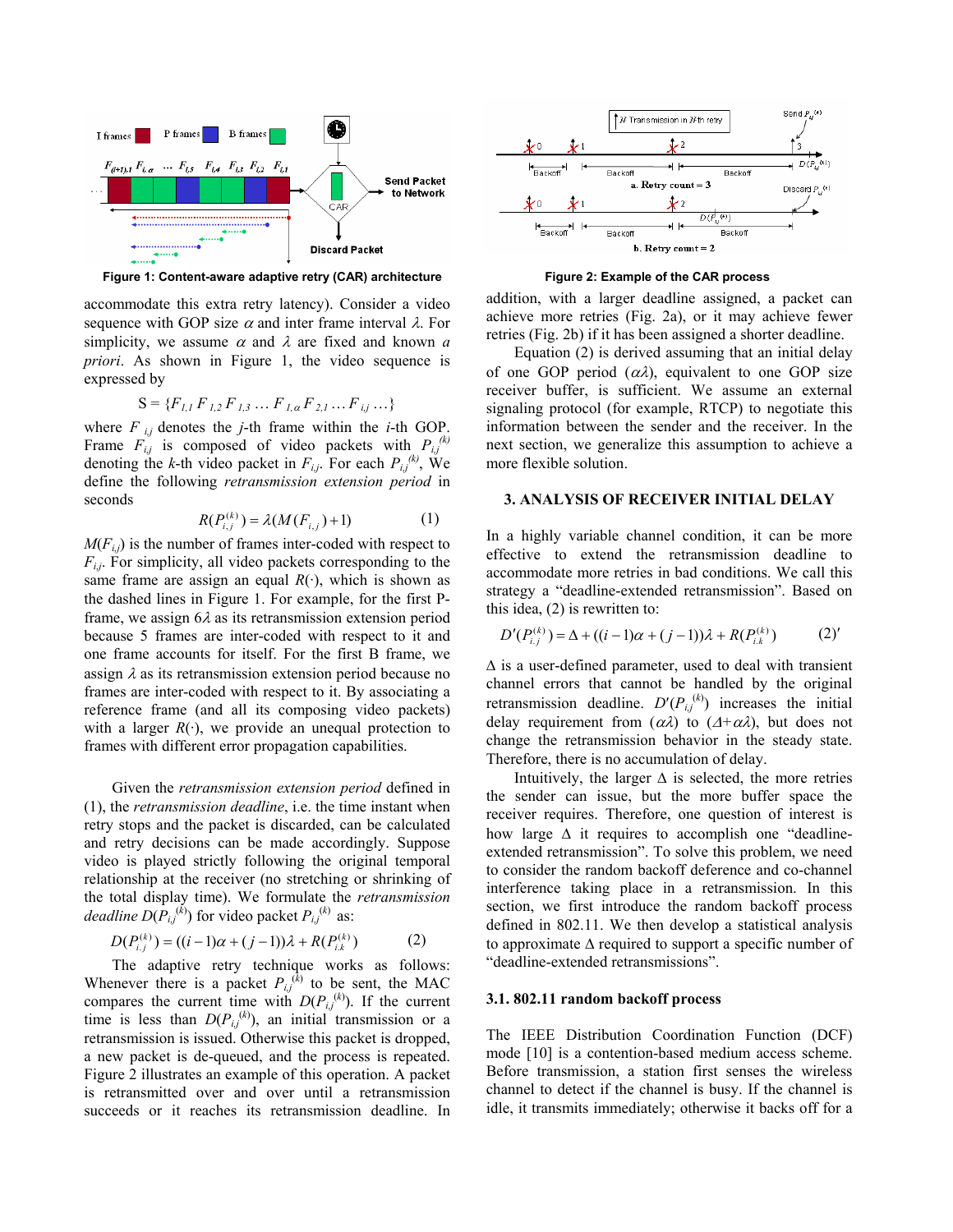randomly selected time slots based on the current contention window. At that point, the station holds transmission until the channel is detected idle for a distributed inter frame space (DIFS) interval.

The backoff time counter is decremented as long as the channel is sensed idle, "frozen" when a transmission is detected on the channel, and reactivated when the channel is sensed idle again for more than a DIFS. The station transmits when the backoff counter reaches zero. Because the station has to stop decrementing the counter whenever the channel is in use, the actual deference period is usually longer than the selected backoff slot. This property affects the time taken in a retransmission.

## **3.2. Analysis for the receiver initial delay in one "deadline-extended retransmission"**

To support one "deadline-extended retransmission", ∆ has to be set large enough to accommodate the time taken in that retransmission. However, due to the dynamic nature of 802.11 random backoff process and time-varying cochannel interference, a determined ∆ cannot be obtained. Next, we try to solve this problem on a statistical basis by adopting the Markov chain model in [11]. This work extends the throughput analysis in [12] to model freezing of the backoff counter when the medium is busy.

Due to limited space, we only summarize the mathematical results from [11] and apply those results directly. Interested readers can refer to [11] for detailed derivations.

As in [11], we define the following system parameters. Their values are either known *a priori*, or can be easily computed from other known parameters. Let:

- y *n = number of contention stations*
- $T<sub>s</sub>$  = time spent in a successful transmission
- $T_c =$  time spent in a collision
- $W = CW_{min}$ ,  $CW_{man} = 2^m CW_{min}$ , and tSlotTime are *defined in IEEE 802.11 specifications*

We also define the following unknown variables. Let:

- $P_{tr}$  = probability that there is at least one *transmission in a slot*
- $P_s$  = probability that a transmission is successful
- y <sup>τ</sup> *= probability that the station transmits a packet in a given slot time*
- y *p = probability of detection the channel busy*

We assume a case of saturated stations, i.e. stations always have packets to transmit. The following equations summarize the analysis in [11]:

$$
P_{tr} = 1 - (1 - \tau)^{n-1}
$$
  
\n
$$
P_{s} = n\tau (1 - \tau)^{n-1}
$$
  
\n
$$
\tau = \frac{2(1 - 2p)(1 - p)}{(1 - 2p)(W + 1) + pW(1 - (2p)^{m})}
$$

$$
p = 1 - (1 - \tau)^n \tag{3}
$$

Now we define the metrics of interest for our analysis of receiver initial delay:

- $\delta(w,k)$  = *time duration of finishing w backoff slots within k slot times(k≥w)*
- $P(w,k)$  = the probability of finishing w backoff slots *within k slot times(k≥w)*

Borrowing the model from [11], we can obtain

$$
\delta(w, k) = w \cdot t \text{SlotTime} + (k - w) \cdot [T_s \cdot P(P_s | P_w) + T_c \cdot P(P_w - P_s | P_w)] \tag{4}
$$
\n
$$
P(w, k) = \sum_{i=w}^{k} C_{i-w}^{i-1} P_w^{i-w} (1 - P_w) \tag{5}
$$

With all the quantities in hand, we can calculate the time to complete one "deadline-extended retransmission" in a case of *w* backoff slots within *k* slot time, which corresponds to  $\delta(w,k)$ + $T_s$  in a successful retransmission or  $\delta(w,k)$ + $T_c$  in a failed retransmission. For example, assume an 802.11a WLAN with 10 contending stations injecting traffic in a 6Mbps base rate. If the packet size is fixed to 1024 octets, by substituting the result in (3) into (5), we can calculate the probability of finishing 512 backoff slots within 900 slot time:

$$
P(512,900) = 0.973
$$

Then by solving equation (3) and (4), we get

 $\delta$ (512,900) +  $T_s \approx \delta$ (512,900) +  $T_c \approx 180$  ms

That is to say, under such network condition, setting ∆=180ms can accommodate one additional "deadlineextended retransmission" with probability 0.973. Based on this model, one can calculate various ∆'s with different statistical properties.

We can repeat this process to obtain the statistical initial delay required for more "deadline-extended retransmissions". The final  $\Delta$  is the sum of these results.

## **4. PERFORMANCE EVALUATION**

For performance evaluation, we create an 802.11a independent basic service set (IBSS) with 6 stations. Station 0 (video sender) transmits an MPEG-4 video stream to Station 1 (video receiver) continuously. The test video sequence is "foreman" encoded in CIF format with quantization step 4, 30 frames per second, and 15 frames per GOP with 4 P frames between I frames and 2 B frames between P frames. Six sequences are concatenated to represent a 60-second video stream. The video sequence is fragmented into 1024-octet MAC frames with inter arrival time equal to 5 ms. Station 2 and Station 4 serve as competing data sources, injecting data traffic in 6 Mbps to Station 3 and Station 5, respectively. The initial delay is set to 500 ms (a GOP period) to accommodate the latency introduced by retransmissions as described in section 2. In addition, we include a Rayleign fading